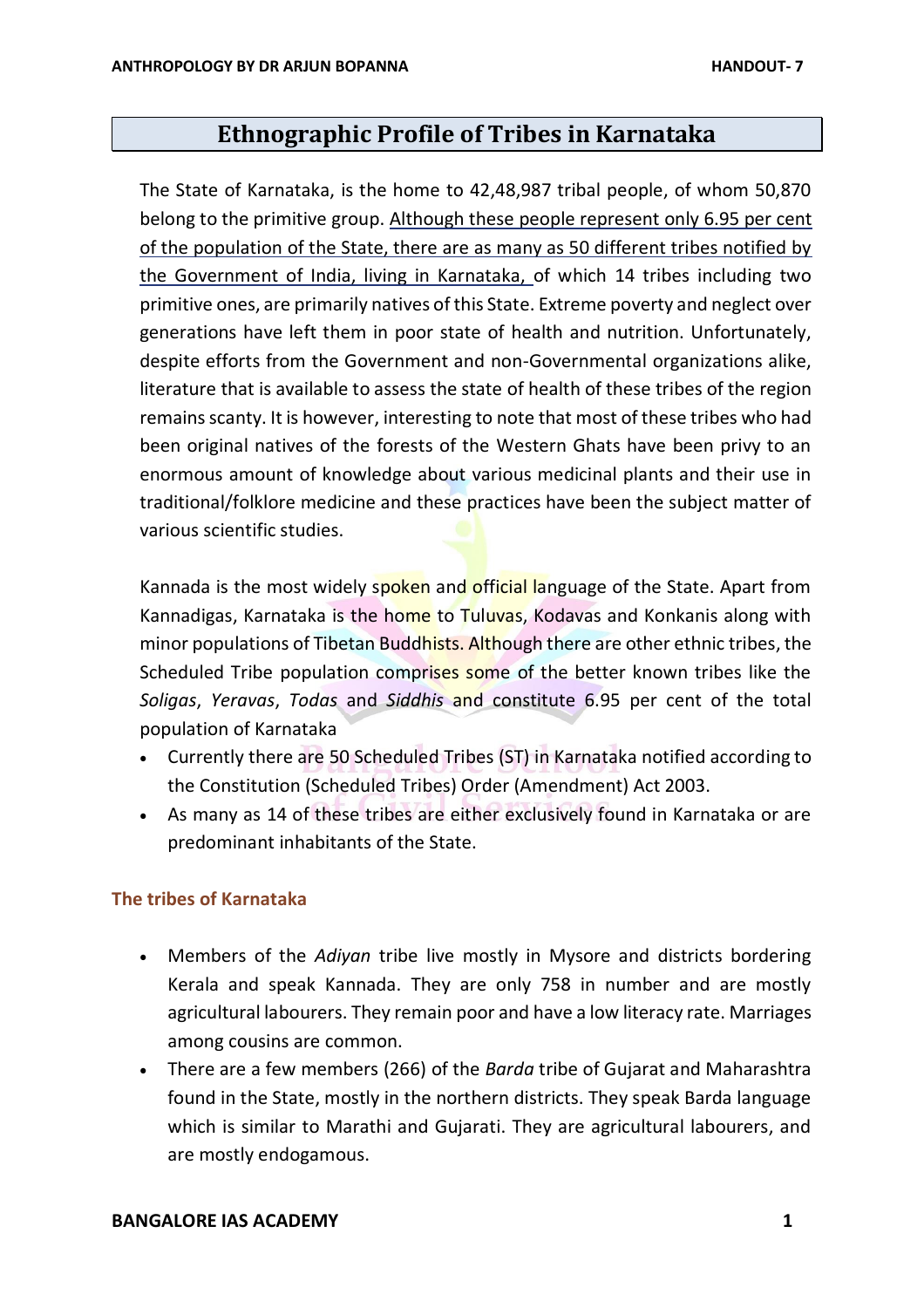- The *Bavacha*/*Bamcha* are Hindu tribes who speak the Bavchi dialect. They are 960 in number and are mostly inhabitants of Ramanagar district.
- *Bhils* are adivasis of Central Indian origin. The *Bhil* tribes are divided into a number of endogamous territorial divisions, which in turn have a number of clans and lineages. Most *Bhils* now speak the language of the region they reside in. Originally hunters and soldiers, they are mostly agricultural workers with hunting and gathering remaining a significant subsidiary occupation. The *Bhil*  population in Karnataka is 6,204 and are scattered in most districts of the State, more so in Uttara Kannada and Belgaum districts.
- The *Chenchus* are an aboriginal tribe who speak the Chenchu or Chenchwar language, a branch of Telugu, and live mostly in the forests of Andhra Pradesh. About 954 of them inhabit bordering districts of Karnataka like Yadgir and Kolar. The *Chenchus* are one of the original primitive tribal groups that are still dependent on forests and do not cultivate land but hunt for a living. Some however, live symbiotically with non-tribal communities and many collect forest products for sale to non-tribal people.
- The *Chodharas* are a group of about 117 people living in Karnataka among the 20,000 odd members most of whom inhabit Gujarat and Maharashtra. They are related to the Rajputs and speak Chodri. Most of the Chodhari people work as small farmers growing cotton, vegetables, and rice.
- The *Dublas*, some of whom are also called *Talavia* or *Halpati*, are Hindu tribes originating from the Rajputs in Gujarat and Maharashtra. Dubla society consists of several endogamous sub-divisions with agriculture as primary occupation. They are also very few in number (264) and are mostly scattered in distribution over the State.
- The *Gamit* tribe (also known as *Gamit*, *Gavit*, *Mavchi* and *Pandvi*) people speak in Gamit. They are about 516 of them who are now inhabitants of Karnataka, mostly found in Koppal and scattered over several other districts.
- The *Gond* tribe is the largest of Dravidian people of central India, spread over various States including the North-Western districts of Karnataka. They are the second largest tribal group found in the State. Gondi language is related to Telugu and other Dravidian languages.
- *Gowdalu* are 8,617 in number according to the 2011 Census data, and speak Gowdalu language. They are mostly found in Chikmangalur and Bengaluru Urban districts in the State.
- The *Hakki-Pikki* clan is a semi-nomadic group and they live near Bidadi in Karnataka. Their population in the State is 11,892 as per 2011 Census. The tribe has taken up hunting as their occupation but many are now showing more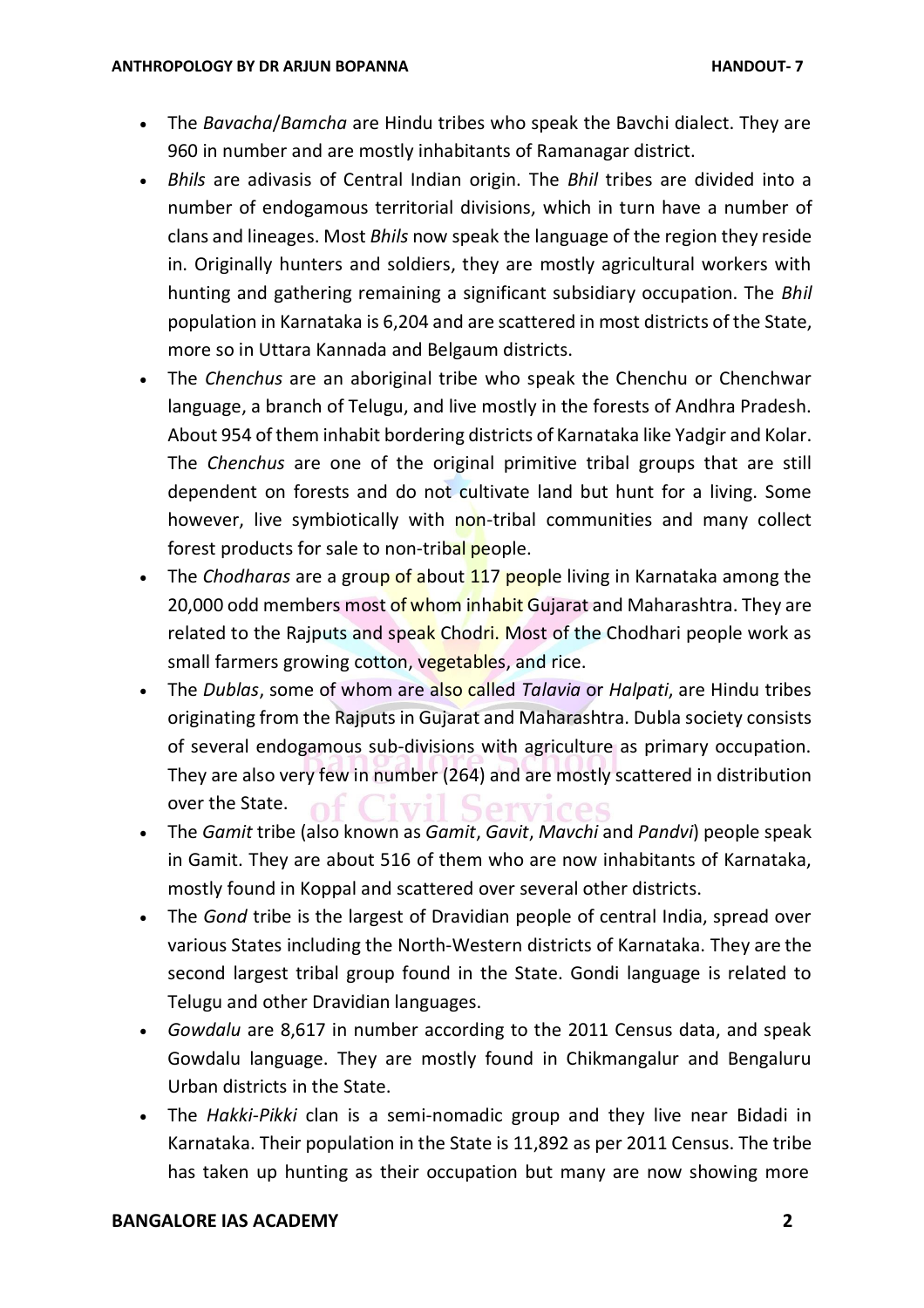interest in agriculture and floral decoration.

- The *Hasalaru* are Hindu tribes of Karnataka. They are 24,466 in number and speak Tulu and concentrated in several districts including Chikkamangaluru, Shimoga, Udupi, and Davangere.
- In Karnataka, people belonging to *Irular* tribe are about 700 in number. They are more conspicuous in the Nilgiri Hills of neighbouring Tamil Nadu and Kerala and are listed under the Primitive Tribe Group. They are Hindus and speak Irula which is related to the Dravidian languages Tamil and Kannada. These people are descendants of gypsies living in caves with hunting and gathering as their ancestral occupation. They subsequently learnt the art of cultivation. People from the same clan within the *Irular* tribe do not intermarry. Their literacy rate is very low at 36.27 per cent. The *Iruliga* are also primarily tribes of Karnataka with a total population of about 10,259, mostly living in Ramanagar and Bengaluru Urban districts. They are Hindus and while Kannada is their principal language, a few other languages are also spoken.
- The population of *Jenu Kurubas* is 36,076 in Karnataka mostly living in the districts of Mysore, Kodagu, and Chamarajanagar. A few are also found outside the State mostly in the border forests of Tamil Nadu and Andhra Pradesh. Also known by the names '*Then Kurumba*' or '*Kattu Naikar*', they are members of the primitive tribal group and are now mostly occupied as daily labourers for landlords in plantations in the region. They have a close-knit community and rarely mingle with other neighbouring tribal communities. The literacy rate is 47.66 per cent
- The *Kadu Kurubas* are the original inhabitants of the forests of Nagarahole and Kakanakote in the Western Ghats of Karnataka. *Kadu Kurubas* are about 11,953 in number, mostly living in Mysore, Kodagu, Chamarajanagar, and other districts of Karanataka and the remaining in the forests of Tamil Nadu. They are primarily Hindus, speaking Kannada language.
- The *Kammara* live in Dakshina Kannada district and Kollegal *taluk* of Chamarajnagar district of Karnataka. They speak local language and are 949 in number and the majority of these tribe are scattered in Andhra Pradesh, Odisha, and Chattisgarh. They are blacksmiths, carpenters and also involved in cultivation.
- The *Kaniyan* is a tribe from Kerala found mostly in Kollegal *taluk* of Chamarajanagar district of the State. Only 413 in number reside in the district. These people speak local language although the majority of these tribes speak Malayalam. The members of this tribe are mostly Hindus. Among the approximate 3,00,000 members of the Katkari and Marathi-Konkani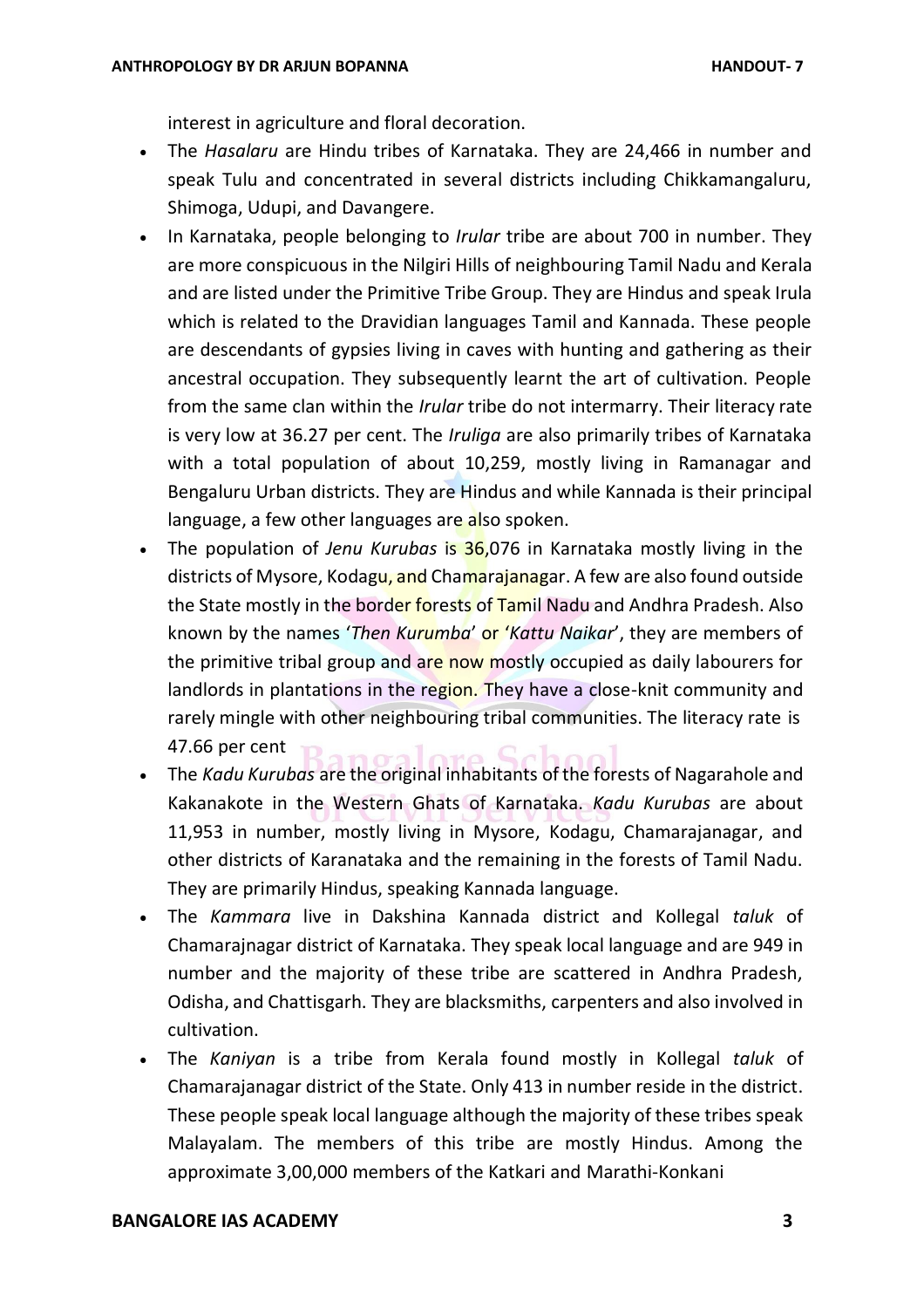speaking *Kathodi* or *Katkari* tribe, only a few (275) live scattered in the State of Karnataka. The *Kathodi* are recognized as the primitive tribal group by the Government of India in the State of Gujarat.

- About 168 members of *Kattunayakan* tribe which total around 70,000 mostly inhabiting Tamil Nadu, Kerala and Pondicherry, are scattered in various districts of Karnataka. This tribe is regarded as a primitive tribe in Kerala. An extremely small number (32) of the *Kokna* tribe are scattered over several districts of Karnataka. They are mostly Hindu by religion. Their primary language is Kukna perhaps derived from Konkani.
- Karnataka State has the third largest share (1,12,190) of the *Koli Dhor* tribe. They are scattered in the North and North-West parts of the State including Bidar, Yadgir, Gulbarga and Bijapur. About 7,438 members of the *Konda Kapu*  tribe live in the districts of Karnataka, mostly adjoining Andhra Pradesh. The *Koraga* tribe is among the two primitive and most backward tribes declared by the Government of India. This is not only one of the most notable tribes of Karnataka, but also one of the primitive tribal group. This tribe is scattered over many districts of the State, particularly in Udupi and Dakshina Kannada. They are also found in Haveri and in small numbers in Shimoga, Uttara Kannada and Kodagu districts. Their number is 14,794 as per the 2011 Census.
- *Koragas* spend most of their income on alcohol, which is consumed by all ages, and also indulge in smoking *beedi* and chewing betel. They subsist mainly on rice and meats such as pork and beef, although they are increasingly also using produce such as pulses and vegetables. Diet is poor and malnutrition is common in children. Education level is low.
- The *Kota* tribe is a small group of ethnic people indigenous to the Nilgiri Hills of Tamil Nadu and are recognized as primitive tribal group. They are about 1500 in number, of which about 121 are in Karnataka State. They have been subject to good amount of anthropological, linguistic and genetic analysis. In Karnataka State, particularly in the Bidar district, there are only about 365 members of the *Koya* tribe which is a very large tribe in neighbouring Andhra Pradesh.
- The *Kudiya* tribe mainly belonging to the State of Karnataka, and 2,169 of individuals of this tribe live in the State, mostly in Kodagu district.
- The *Kuruba* inhabit the thickly forested slopes and foothills of the Nilgiri plateau in Kodagu district of Karnataka and Tamil Nadu States. Their population in Katnataka is 3,111.
- The *Kuruman* tribe of Karnataka is represented by only 347 individuals of this ethnic group who are mostly located in Tamil Nadu and Kerala. They speak southern Kannada language.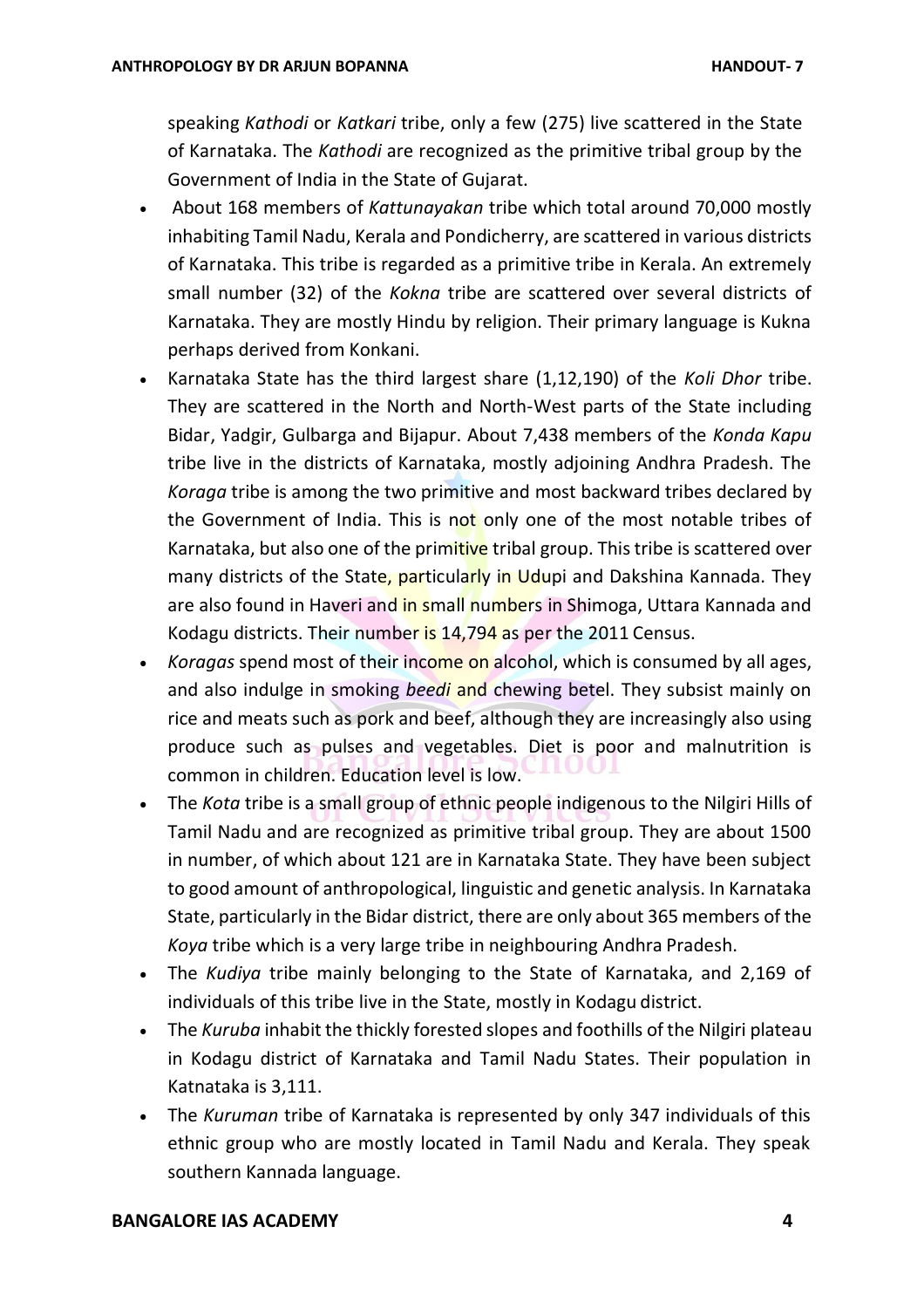- *Maha Malasar* is a very small group of ethnic tribe living in Annamalai Hills in south India. Karnataka has about 36 of these people while Tamil Nadu and Kerala house most of them.
- *Malaikudi* is also a Karnataka ethnic group with about 9,236 people belonging to this tribe inhabiting the Sahyadri hill ranges of Dakshin Kannada, Udupi and Chikmagalur districts of Karnataka. The *Malaikudi* tribe speak a dialect of the Dravidian language, Tulu. Tulu and Kannada are spoken by them for inter-group communication.
- The *Malasar* tribe has about 9100 ethnic people in the States of Tamil Nadu and Kerala, of whom about 84 inhabit Chikmagalur district of Karnataka. They speak a mixture of the Malayam and Tamil languages. The *Malayekandi* tribe has also been listed separately as *Malaikudi* and *Maleru*. There are 116 of the approximate 2,000 people of these tribes in Karnataka. Apart from Chikmagalur district, these tribes are scattered over Koppal, Raichur and Gulbarga districts.
- The *Maleru* tribe is about 440 in number and is almost exclusive to Karnataka State. They mostly inhabit Chikmagalur, Shimoga, Davangere, Dakshin Kanada, Udupi, Hassan, and Kodagu districts. The *Maratha* of Kodagu and *Marati* of Dakshina Kannada are groups that have received tribal status only in these districts of Karnataka. According to the 2011 census, there are 3,396 Maratha people in Kodagu district while there are 82,447 Marati people in Dakshin Kannada. These communities speak Marathi among themselves and in Tulu and Kannada with others. They are normally vegetarians.
- In Karnataka, there are two communities with the name *Meda*; one of these is restricted to the district of Kodagu. They speak Kodagu, a Dravidian language. In other parts of Karnataka, there is another community of basket-makers known as *Meadar* of *Meda*. The *Meda* community is almost exclusively present in Karnataka with a population of about 44,160 scattered throughout all the districts.
- *Nayaka*, tribe as the name implies 'a leader' is mostly non-vegetarian. *Nayaka*, popularly known by *Palegar*, *Beda*, *Valmiki*, and *Ramoshi Parivara* are found all over the State but they are concentrated in the Chitradurga, Shimoga, Bellary and Tumkur districts. Their population is 32,96,354. The *Paliyan*, or *Palaiyar* or *Pazhaiyarare* are a group of more than 10,000 *Adivasi* Dravidian people living in the south Western Ghats mountaneous rain forests in south India, especially in Tamil Nadu and Kerala. They belong to the primitive tribal group. About 226 of them inhabit the southern tip of the State of Karnataka especially in Kodagu district. Most people of this tribe are traders of forest products, food cultivators and beekeepers. About 495 people of the *Paniyan* tribe reside in Karnataka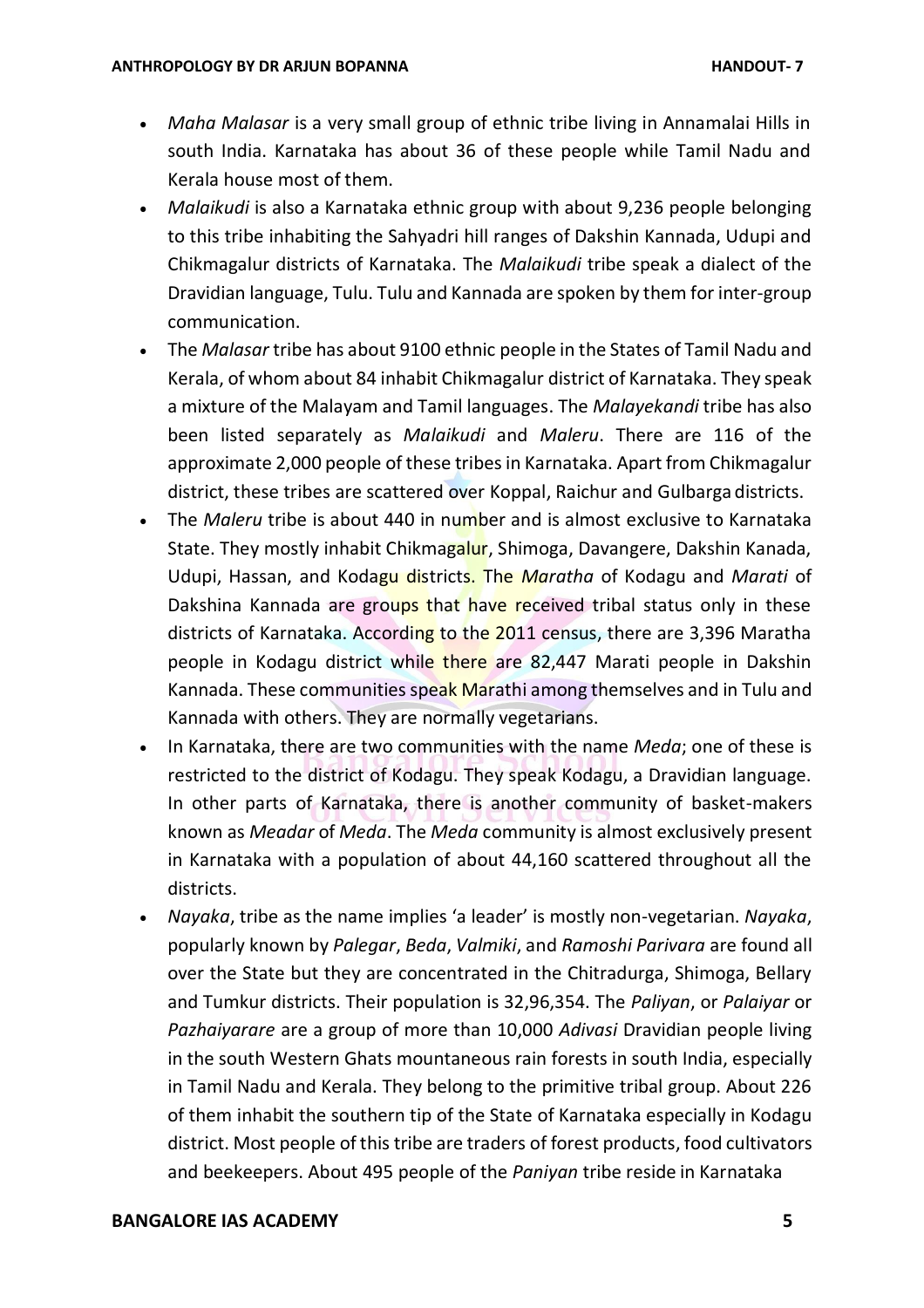mainly in the southern districts Kodagu, Dakshin Kannada and Mysore.

- The *Pardhis* are migrant people, scattered over a wide area of central India in the States of Andhra Pradesh, Madhya Pradesh, Gujarat, Maharashtra and Karnataka. In Karnataka, their population is about 10,746 and are mostly found in the districts of Dharwad, Bagalkot, Gadag, Bijapur and Gulbarga. Their language, Pardhi, is one of the *Bhil* languages.
- Among the western Indian *Patelia* tribe, only 57 inhabit Karnataka, most of them in Bidar district alone.
- The *Rathwas* derived their name from the word 'rathbistar', which means inhabitant of a forest or hilly region. They are a moderately large tribe but very few (45 individuals) inhabit Karnataka State. Only a few are located in Bengaluru Urban and Bidar districts. They are endogamous, and consist of a number of exogamous clans. They are at present mostly small and medium sized farmers.
- The *Soliga*/*Sholiga* and *Sholigaru*/*Soligaru* tribes inhabit the Biligirirangan (BR) Hills and associated ranges in southern Karnataka, mostly in the Chamarajanagar and Erode districts of Tamil Nadu. Many are also concentrated in and around the BR Hills in Yelandur and Kollegal *taluks* of Chamarajanagar District. They use the title *Gowda*, which means a headman. In Karnataka, they are mainly distributed in the hilly parts of Mysore district, Ramanagar, and Mandya. This area is covered with forests, and experiences low humidity and heavy rainfall. They are normally vegetarians, and eat mainly tubers.
- *Toda* tribe is one of the most ancient and peculiar tribes of Nilgiri Hills of Tamil Nadu. There are only a few (157) of them in Karnataka in the district of Udupi. The *Todas* have their own language and own secretive customs and regulations.
- The *Varlis*/*Warlis* are *Adivasis*, living in mountainous as well as coastal areas of Maharashtra-Gujarat border and surrounding areas. There are only 58 of them in Karnataka, mostly in Kodagu and Koppal districts.
- *Vitolia* is an extremely small group of 23 people living scattered over many districts including Koppal, Belgaum, and Bengaluru. They are believed to the descendents from the *Gambit* tribe and were regarded as untouchables. *Vitolia*  is included the primitive tribal group by the Government of Gujarat where they are found most. A few might have migrated to Karnataka from south Gujarat and Maharashtra earlier. Their literacy rate is 43.8 per cent.
- A few centuries ago the *Yerava*/*Ravula* was a thriving, agriculture and forestbased tribe, in Wayanad and Kodagu districts of Kerala and Karnataka, respectively. The population as per 2011 census is 30,359 in Karnataka and found mostly in Kodagu and Mysore districts.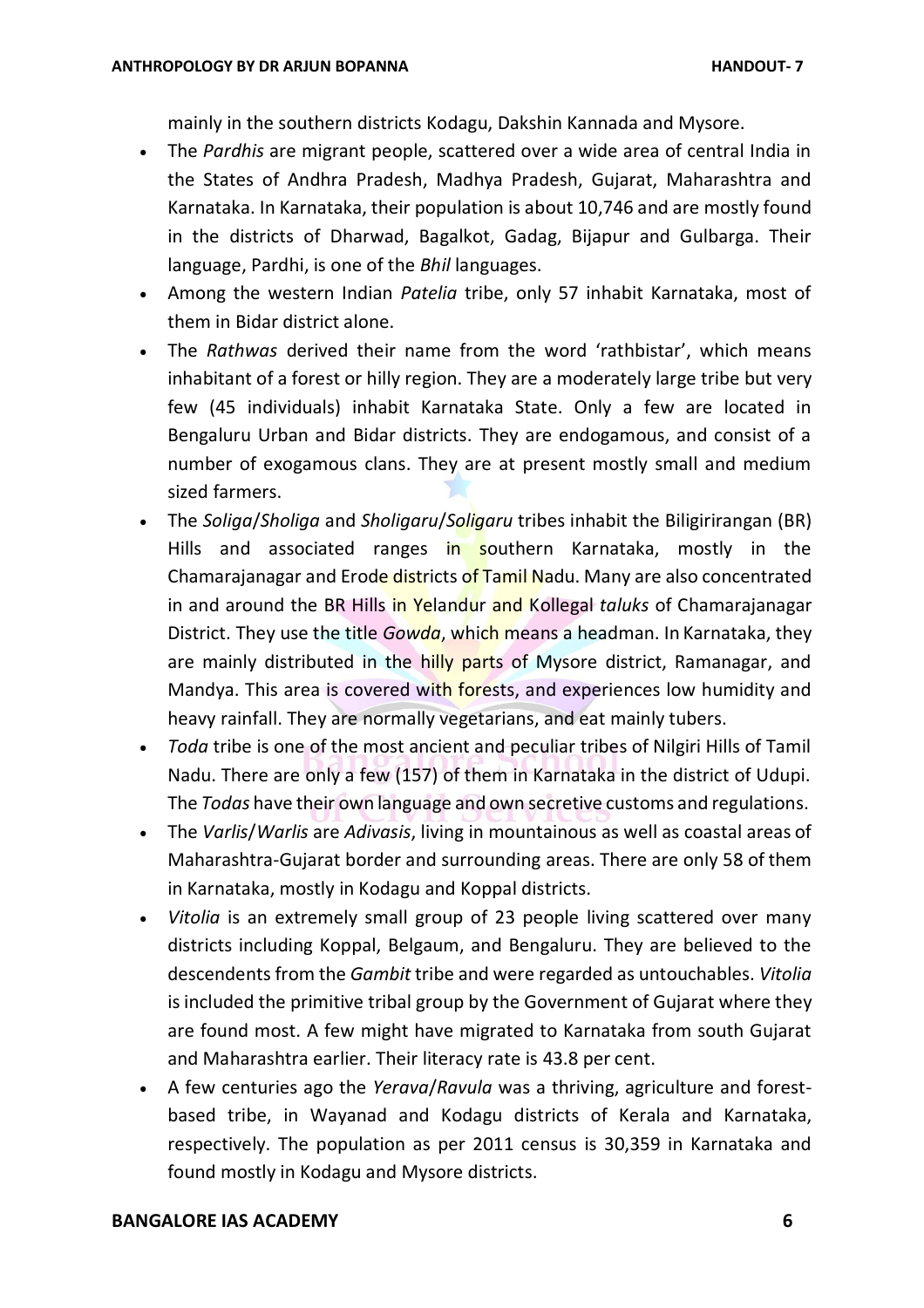The *Siddis* tribe of Karnataka is an ethnic group. There is a 50,000 strong *Siddi*  population across India, of which about 10,477 are loacated around Yellapur, Haliyal, Ankola, Joida, Mundgod and Sirsi *taluks* of Uttara Kannada district and in Khanapur of Belgaum district and Kalghatgi of Dharwad district.

### **Demography**

- The total number of tribal people recognized by the Government in Karnataka is about 42,48,978 which is 6.95 per cent of the total population of the State.
- There has been a 6 per cent increase in the tribal population during the last decade.
- Bellary has the highest population (10.6%) of Scheduled Tribes (ST) as a percentage of the ST population in the State. Raichur (8.6%) has the second highest percentage of ST population followed by Mysore (7.8%) Chitradurga (7.1%) and Belgaum (6.9%), Bellary (4,51.406), Raichur (3,67,071), Mysore  $(3,34,547)$  and Chitradurga  $(3,02,554)$  are also the districts where the maximum number of tribals reside.
- Raichur has the highest population of the STs as a percentage of the total population of the district (19.03%), followed by Bellary (18.41%) and Chitradurga (18.23%) districts.
- The ST population of Karnataka is primarily rural (84.7%).
- Among major STs, *Koli Dhor* have the highest (92.2%) rural population, followed by *Gond* (91.7%), *Marati* (90.8%) and *Naikda* (85.1%).
- District-wise distribution of ST population shows that the tribal population is present in all 30 districts of the State. However, most of these ethnic groups are mainly concentrated in the districts of Bellary, Raichur, Mysore, Chitradurga, Belgaum, Davanagere and Tumkur. These seven districts account for 52 per cent of the ST population of the State.
- The sex ratio for Scheduled Tribes in Karnataka is 990 females per 1000 males which is higher than the all-India average of 964 for STs as well as the State overall average of 973 females per 1000 male population.
- The sex ratios of ST population in rural and urban areas of Karnataka are 990 and 993 females per 1000 males, respectively which increased from 975 and 960, respectively in 2001. There has been a perceptible improvement in the sex ratio of STs since 1991 when it was only 961 females per 1000 males

### **Literacy rate**

• The literacy rate of STs in Karnataka is a cause for concern, as it has consistently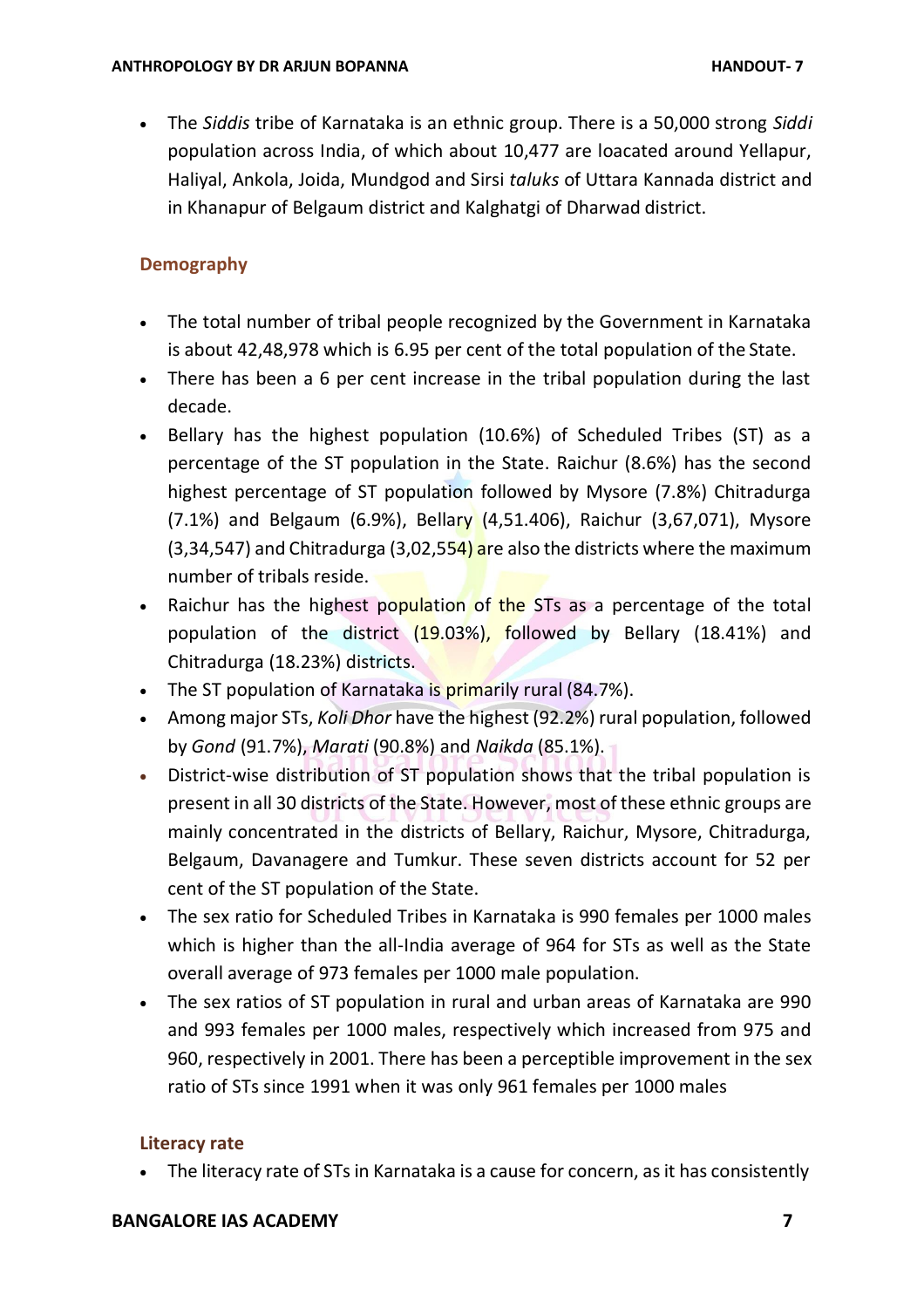been lower than that of the total population. The literacy rate among the tribes, which was 36.0 per cent in 1991, increased to 48.3 per cent in 2001 and further increased to 53.9 per cent in 2011, while the State average moved up from 66.64 to 75 per cent in last decade

- The literacy rate among the tribal population in Karnataka is 51 per cent in urban and 65.7 per cent in rural areas, while the overall figure of the State is 60.4 per cent in rural areas and 76.2 per cent in urban areas. The literacy rate among male population was found to be significantly higher at 57.5 per cent than the female counterparts where it is 42.5 per cent
- Among the major STs, the *Toda* are reported to have the highest (78.9%) literacy rate, followed by *Malayekandi* (78.45%), *Maleru* (74.77%), *Maratha*  (74.09%), and *Patelia* (73.68%) tribes. The female literacy rate of 42.5 per cent among tribal population according to 2011 census has shown marginal increase from 41.72 per cent in 2001 but is slightly lower than the general female population in the State (44.62%).

### **Health status of the tribes**

- $\bullet$  The health needs and problems of any community are influenced by interaction of various socio-economic and political factors. There are a number of studies on the tribes, their culture and the impact of acculturation on the tribal society
- With the view to provide the essential primary health care to the tribal population, opening of Primary Health Centres (PHCs) in tribal dominant districts was an integral part of various tribal development programmes implemented in the country since 1947.
- Unresponsive auxiliary nurse midwives (ANMs), inconvenient opening times and little or no community participation are some of the problems plaguing the PHCs in tribal areas over the years.
- In addition, the lack of accountability has led to absentee doctors, and it has always been a challenge to get quality doctors into tribal areas. Despite these odds, Karnataka, at present, has functional PHCs that cover a rural population of about 20,000 in the hilly and tribal areas and Subcentres that cover another 3,000.
- Despite efforts from the Government and non-Government organizations to take primary health care to these marginalized people, there has been a very limited number of studies reported on the health status of the tribal communities of the State.
- Studies had been extremely limited to only a handful of tribes like the *Jenu*

#### **BANGALORE IAS ACADEMY 8**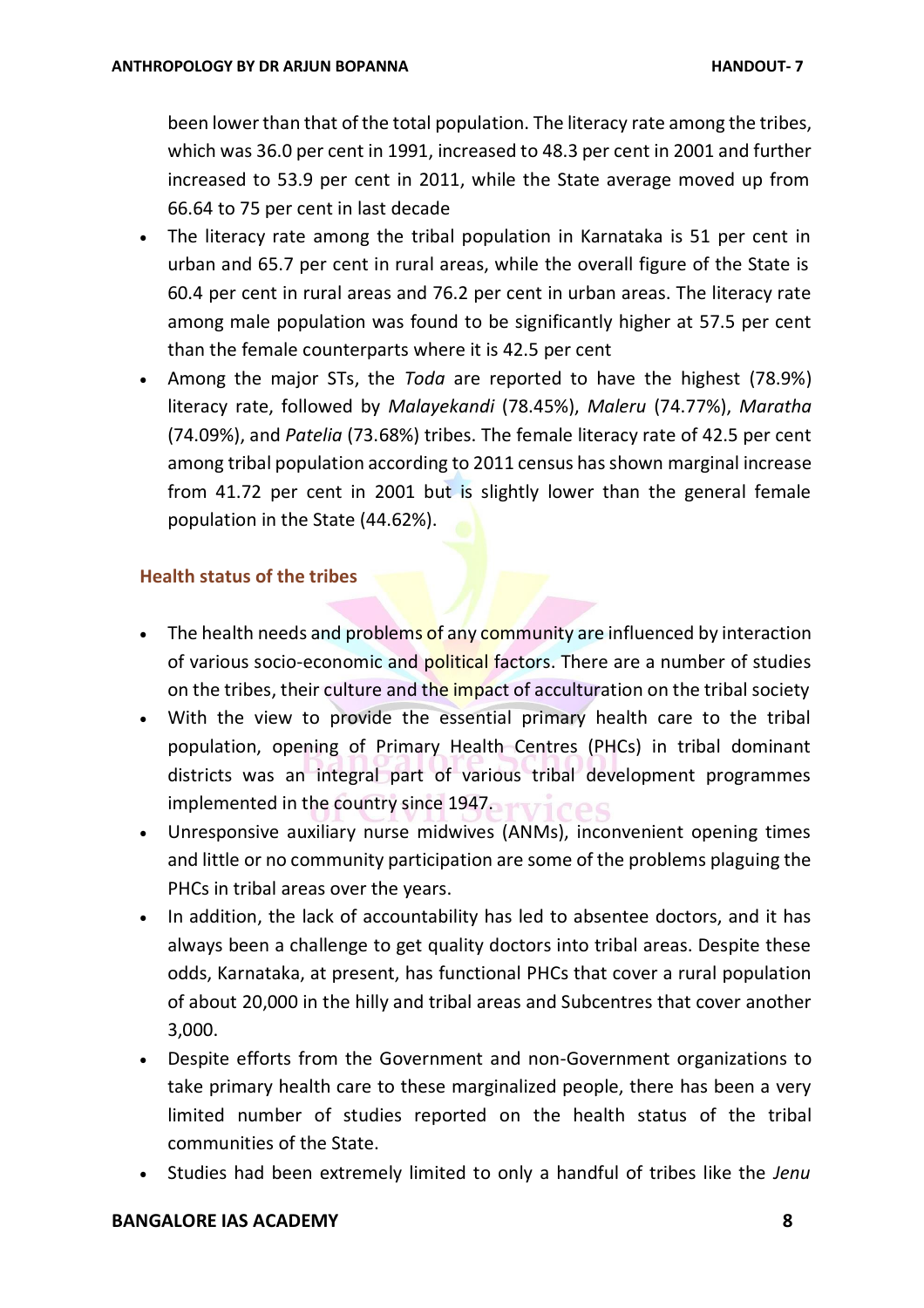*Kuruba*, *Koraga*, *Iruliga*, *Hakki-Pakki* and *Siddis*.

- With only a few reports available on the prevalence of various communicable and non-communicable diseases in these tribal communities, it is difficult for the Government to devise strategies to combat these health problems.
- Existing literature ranges from studies on tracing the genetic origin and relatedness of some of the tribes to the assessment of availability of health care facility and their utilization, and to study of anaemia and hypertension among the tribes, their nutritional status, lifestyle disorders, and oral hygiene.
- Almost nothing is reported about the status of communicable diseases in these populations.

A summary of the existing information on the health status and health research carried out on the tribal people of Karnataka is provided here.

### **Genetic studies**

A genome wide study was carried out using autosomal markers to survey and understand the population history of the *Siddis*. This study showed their link with Africans, Indians and Europeans (Portuguese), confirming the belief about their origin. The genetic affinity of the three tribes, *Jenu Kuruba*, *Betta Kuruba*  and *Soliga* tribes of southern Karnataka was studied using ten polymorphic genetic markers. The authors concluded that the *Jenu Kuruba* and *Soliga* tribe who exhibited less inter-group genetic distance, clustered together, whereas *Betta Kuruba* who possessed comparatively higher genetic distance with the former populations fell out of the cluster. However, these three tribes showed a low genetic distance suggesting a recent divergence or low degree of genetic isolation.

# **Availability and utilization of health care**

 A study was carried out among the *Koraga* tribes in Dakshina Kannada district to assessthe availability and accessibility of basic facilities and to determine the utilization of health care facilities by them. The study showed an overall literacy level among *Koragas* for both the sexes to be 70.5 per cent which was higher than the State level literacy rate for STs. The study further revealed that poverty among *Koraga* families was a problem. The study stressed on scaling up of efforts to improve their housing, sanitation, literacy and employment conditions which ultimately contribute to improvement of quality of life.

### **Nutritional status**

 Practices such as late initiation of breastfeeding, no feeding of colostrum, and faulty weaning practices, are of particular concern, in the tribal areas due to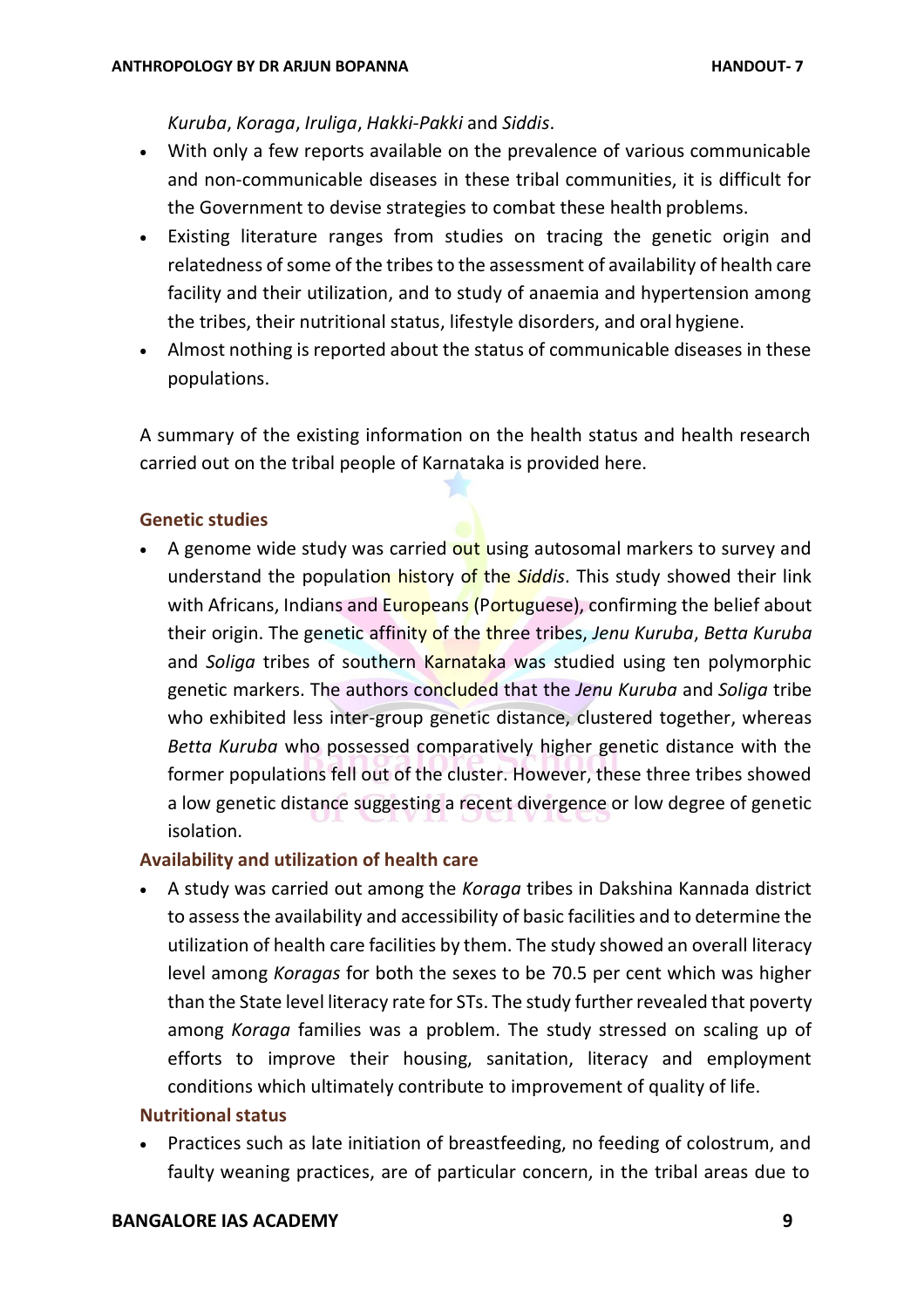certain adverse conditions like lack of access to health services, illiteracy, unhygienic personal habits, *etc*. A study was carried out to understand the breastfeeding practices among the *Hakki-Pikkis*, a tribal population of Mysore district. The study revealed that about 76 per cent of the study population breastfed their children immediately after birth while 20 per cent of the mothers initiated breastfeeding on the second day, and 4 per cent on third day of the birth of the child. Those 24 per cent of the mothers who did not feed colostrum at birth considered colostrum as thick, cheesy, indigestible, unhygienic and not good for the infant, in tune with their traditional belief. The study highlighted the need for conduct of various awareness programmes on feeding education to mothers belonging to these tribal communities and to mitigate various myths about breastfeeding. The authors concluded that the poor infant and child feeding practices might be linked to high rate of illiteracy and poor socio-economic condition. This study highlighted the importance of intense literacy campaign, income generating activities and health education by health personnel among these tribes.

- Exercing in view that malnutrition is one of the major public health problems in many countries affecting more than 30 per cent of children under 5 yr of age, and more so in tribal communities, a community based study on nutritional status of the *Jenu Kuruba* tribes of Mysore district was carried out among 220 children aged between 1-5 yr. The overall prevalence rates of underweight, stunting and wasting were found to be 38.6, 36.8 and 18.6 per cent, respectively. The study showed that prevalence of underweight increased with increase in age of the child in this community. It also linked malnutrition with unfavourable socio-demographic factors. Overall prevalence rates of underweight, stunting and wasting have been reported to be 54.5, 54 and 27.6 per cent, respectively among the ST population of the entire country as per the National Family Health Survey (NFHS) 3. In comparison, the total prevalence rates of underweight, stunting and wasting in Karnataka were 33.3, 42.4 and 18.9 per cent, respectively.
- A community based cross-sectional study was conducted among tribal women aged 14-49 yr in Udupi *taluk* of Udupi district. The study revealed that the prevalence of anaemia in these women was 55.9 per cent. Previous studies conducted among *Jenu Kuruba* tribes reported prevalence of anaemia in children to be 77.1 per cent. According to WHO, if the prevalence of anaemia in a population is detected to be 40 per cent or higher, that population is to be considered severely anaemic. All these studies conducted in tribal population clearly showed that they were anaemic and needed urgent nutritional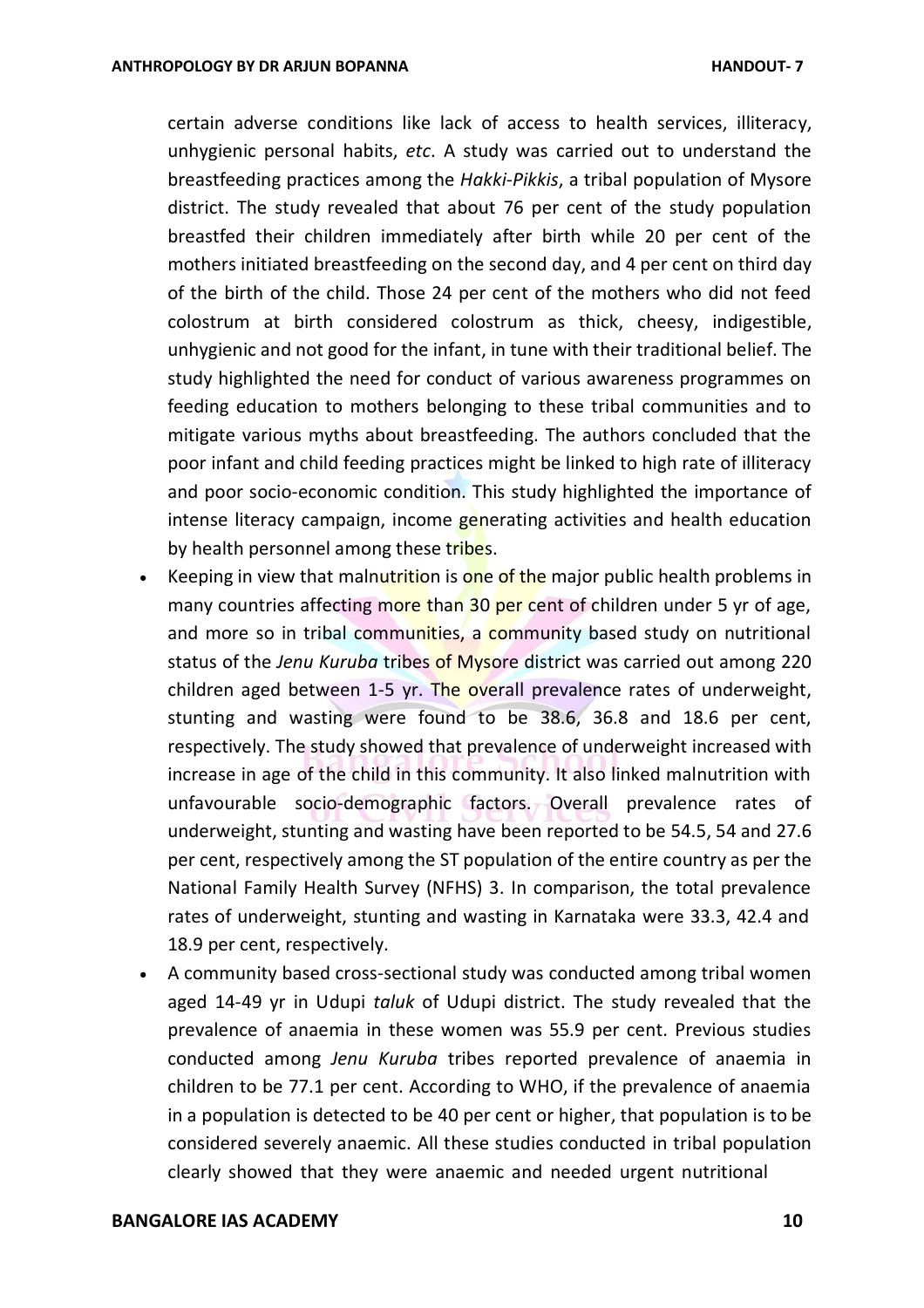attention.

 In 2011, a study was carried out to assess the dietary status of the *Jenu Kuruba*  and *Yerava* tribal children of Mysore district, Karnataka. In the study 176 *Jenu Kuruba* children (80 boys and 96 girls) and 161 *Yerava* children (77 boys and 84 girls) aged 6-10 yr were included. The study revealed that the percentage of adequacy in energy and protein intake among children of both the tribal groups was more or less same, however, it was below the respective recommended dietary allowance. Intake of calcium, iron and beta-carotene was found to vary with age. The intake of beta-carotene was high among the *Yerava* children. Consumption of calcium rich food was more among *Jenu Kurubas* than in *Yerava* children.

#### **Chronic and lifestyle diseases**

- A cross-sectional study was carried out among the individuals of the *Jenu Kuruba* tribe of the age group 20-60 yr in Hunsur *taluk* of Mysore district to estimate the prevalence of hypertension. It is reported that 1,290 (80%) of the tribe in the *taluk* participated in the study, of whom 719 (55.7%) were women and 571 (44.3%) were men. Half of the subjects were in the age group of 20-30 yr. The study estimated prevalence of hypertension among this tribal community to be 21.7 per cent. Prevalence of hypertension among men was 28.2 per cent and among women it was 16.5 per cent which meant that onethird of the men and one-fifth of the women were hypertensive. The prevalence of hypertension among *Jenu Kuruba* tribe found in this study was comparable to the composite nationwide data of National Nutrition Monitoring Bureau (NNMB) which estimated prevalence of hypertension among rural adults to be 25 per cent. This study corroborates the increasing recognition of burden of hypertension among the tribal population.
- A study was carried out among chronic alcoholics from the *Koraga* tribe to assess the extent of liver damage as compared to healthy controls and other alcoholics. Serum and urine samples were collected from 28 *Koraga* alcoholics, 30 general alcoholics and 31 healthy controls and were analysed for liver function parameters and antioxidant markers. Results indicated that the extent of alcohol induced liver damage in *Koraga* subjects was comparatively lower than general alcoholics, even though alcohol consumption was found to be higher in them. The authors concluded that there might be some mechanism that rendered the *Koraga* tribe resistant to alcoholic liver damage.

#### **Oral health**

A study was carried out on 2605 people belonging to the *Iruligas*, a native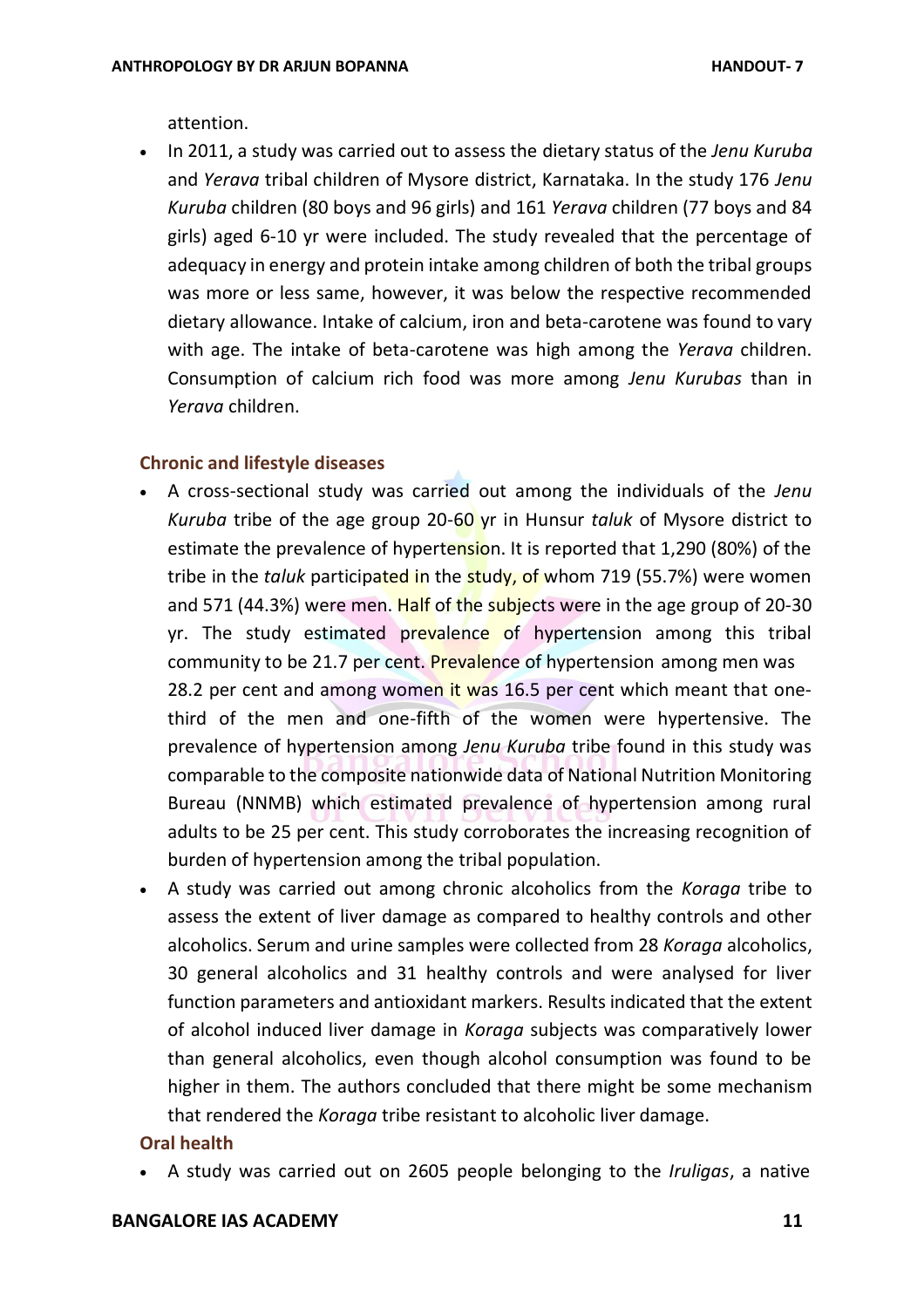Karnataka tribe, residing at 26 villages of Ramanagar district in Karnataka to assess their periodontal health status and oral hygiene practices. The study revealed a relatively low prevalence of periodontal disease among these people perhaps because of their practice of using of chew stick which was observed in as many as 80 per cent of the tribal population.

#### **Ethnomedicinal practices**

- Similar to the ethnic diversity of the State, the traditional health practices in Karnataka is also diversified with the changing cultures, diverse ecological conditions, geography, climate and vegetation. Each district in the State has its own and unique traditional health practices, which depends mainly on the culture of the tribal community and availability of the resources in terms of crude drugs, most of which come from the rich biodiversity of the Western Ghats region. The research works on ethnomedicine in Karnataka has been mostly limited to documentation of medicinal plants from specific geographical/tribal areas, for particular diseases or on specific tribes. Research studies with respect to traditional/tribal/folklore medicinal practices specific to a geographical area, *taluka* or district include reports from both tribal and nontribal communities. In several such efforts, the ethnomedicinal practices from various districts have been documented.
- The documentation of traditional practices for disease-specific conditions consists of information intermixed with both tribal and non-tribal communities for the region.

The studies carried out on specific tribes are only a few in number, many of which are not exhaustive. The ethnomedicinal practices from following tribes have been documented:

 *Jenu Kuruba*: The less known ethnomedicinal uses of plants reported by *Jenu Kuruba* tribe of Mysore district was documented by Kshirsagar and Singh. The report provided the scientific and local names, geographical distribution within the district, plant family, preparation, uses and the methods of administration of 25 medicinal plants traditionally used in Mysore, but less known to other regions. Another study documented the traditional medicinal knowledge of the tribe from Kodagu (Coorg) district. The documentation was done through structured questionnaires in consultations with the tribal practitioners and patients that have resulted in the documentation of 20 medicinal plant species for treatment/cure of 21 diverse forms of ailments. The study underlines the potential of the ethnobotanical knowledge in this tribe and the need for the further documentation and research needs in this direction.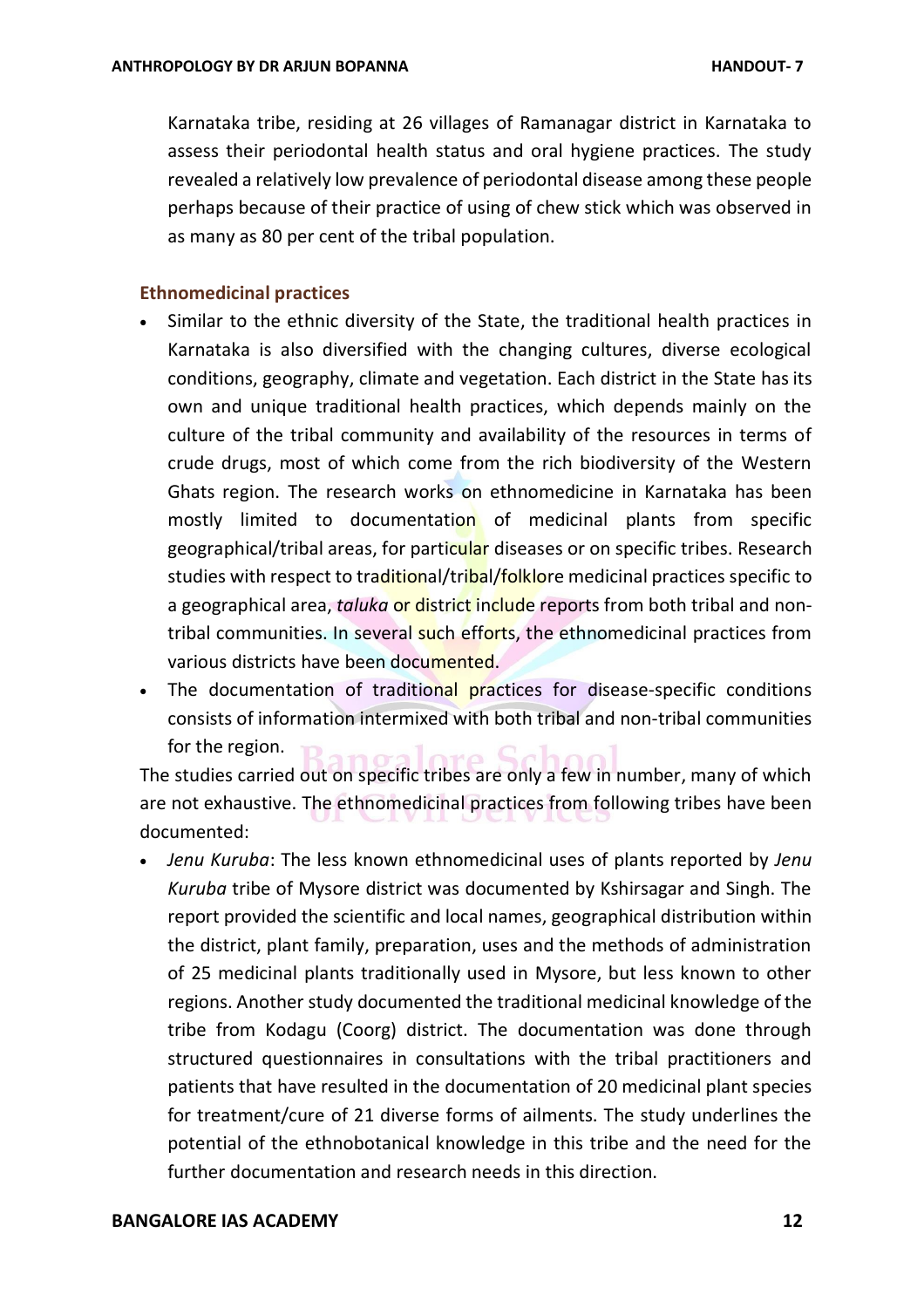- *Khare vokkaliga*: *Khare-Vokkaliga* is one of the small ethnic communities inhabiting Uttara Kannada district of Karnataka. Achar conducted the studies on their ethnomedicinal aspects and documented usage of 57 plant species for the treatment of 39 ailments. Among these, 20 species are being used to treat six infectious diseases and 44 species for 33 non-infectious diseases.
- *Siddis*: Bhandary reported 98 preparations used by them for treatment of various ailments. These preparations were made out of 69 species of plants.
- *Soliga*: The documentation of ethnobotanical plants used by the *Soligas* has been made. The authors reported the utility of 57 species of plants by the tribe for treating various ailments. Later, the lifestyle, culture, rituals and traditional heath practices of *Soliga* tribe in Chamarajanagar district were outlined. It was noted that *Soligas* maintained a continuous and intimate interaction with the forest, deriving most of their basic requirements from the forests. Due to their intimacy with the nature, the *Soligas* have a holistic outlook on life and their indigenous knowledge is also holistic in nature.
- *Kunabi*: The ethnomedicobotany of the *Kunabi* tribe was documented by Harsha. They documented 45 species of plants for the treatment of 24 ailments. Among the reported plants, six species were used for treatment of allergies and skin diseases, five for sores and inflammations and four each for fever, cuts, wounds and urinary tract infections.
- *Gowlies*: Bhandary reported the plants used by the traditional practitioners of the *Gowli* tribe of Uttara Kannada district in Karnataka. They documented the use of 41 species of plants in the medicinal practices of the tribe. The details on parts used, method of preparations, dose and duration of treatment along with the botanical details of the plants have been provided in the report.
- In Gulbarga, Rajasab and Isaq recorded 51 species of common plants used by *Lambanis* for their healthcare. The utility of 30 plant species for primary healthcare conditions among the ethnic groups like *Halakki*, *Kadu kuruba* and *Lambani* in Bidar district has also been reported. The traditional usage of 25 species of legumes, including their use in health aspects, has been documented among ethnic fishermen groups like *Best*, *Bovi*, *Gangamathasta*, *Mogaveera*  and *Karvi* from 12 locations in three sites of western coast of Karnataka. Hiremath and Taranath reported 15 plants with 12 preparations as traditional phytotherapy for snake bites among the tribes such as *Lambanis*, *Hakki-pikki*, *Jenu Kurubas* and *Iruligas* from Chitradurga district. During the documentation of the plants for the treatment of herpes, Bhandary and Chandrashekhar, reported 34 formulations for its treatment with 57 species of plants, especially those used by *Koraga*, *Malekudiya* and *Hallakki Vokkaliga* tribes from Uttara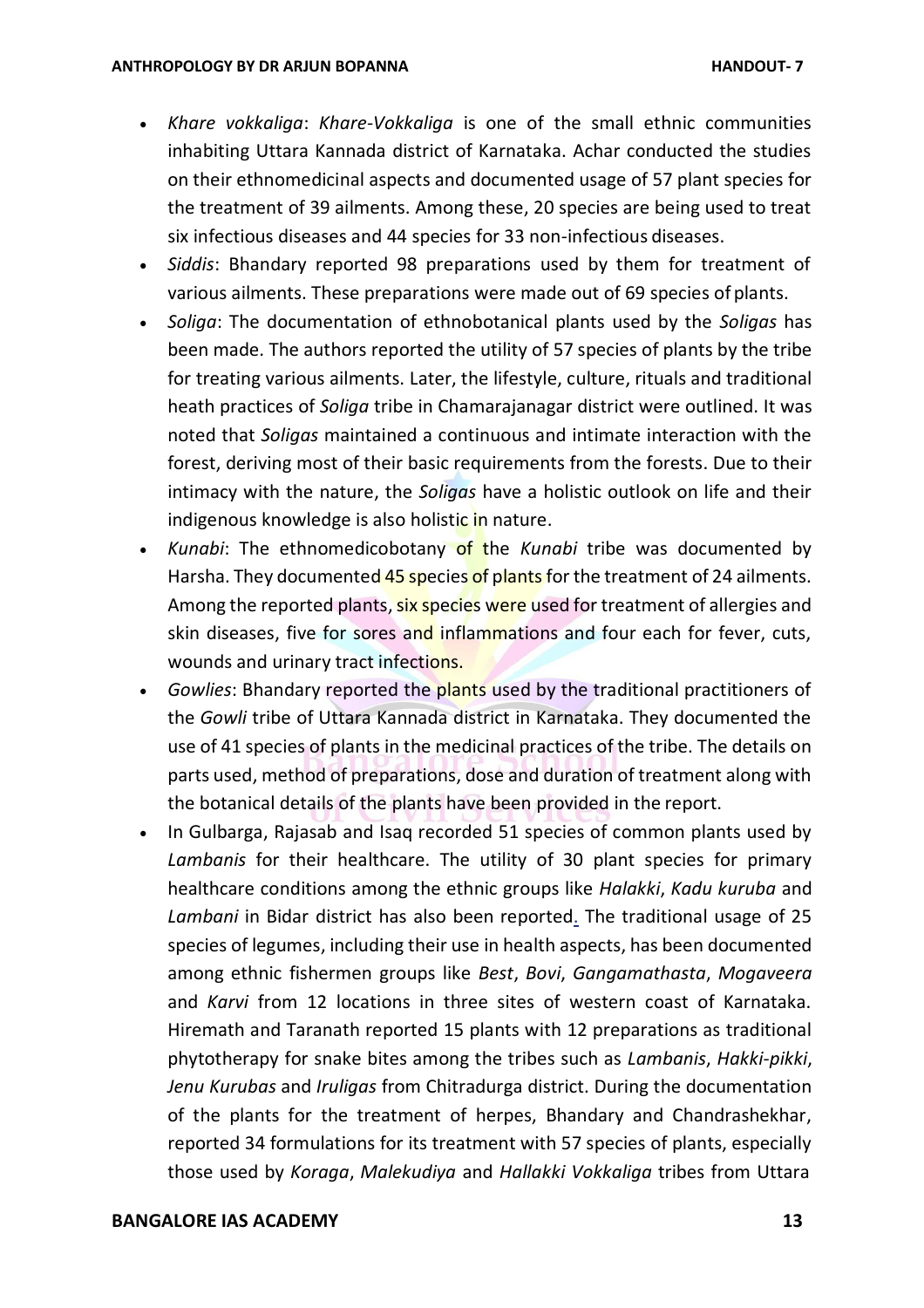Kannada district of the State. Recently, Bhatreported 102 species of plants used to treat skin diseases from Uttara Kannada district, documented from various communities including tribes like *Hallakki vokkaliga*, *Siddi*, *Kunbi* and*Gowli*.

• In spite of all these studies and reports, there exists a large gap in complete documentation of the ethnomedicinal knowledge and practice of tribes of Karnataka. The valuable knowledge of the vast ethnic population on the healing herbs of the region is fast eroding and is in immediate need of systematic, scientific, exhaustive and uniform documentation which can be subsequently validated through research and clinical evaluation or through reverse pharmacology approach serving the larger purpose of translating traditional knowledge into practice of health care.

### **Efforts from Government and non-Government organisations (NGOs)**

- The Department of Tribal Welfare was formed specifically to address the needs of STs in Karnataka. The concept of the Tribal Sub-Plan (TSP) and its counterpart the Special Component Plan (SCP) emerged in the National Fifth Five-Year Plan.
- The objectives of the TSP are poverty alleviation, protection of tribal culture, education, health care and providing basic minimum infrastructure. Poverty alleviation includes programmes in agriculture, animal husbandry, sericulture, horticulture, village and small industries as well as all employment-generating schemes such as *Swarna Jayanthi Swarozgar Yojana* (SJSY).
- Tribal education is given importance by the State Government. Social Welfare Department of the State is looking after the educational needs of these communities. Various programmes are implemented to provide educational facilities to students belonging to the scheduled tribes. The State Government is opening nursery and women welfare centres, *Asharm* schools (free residential schools) pre-metric hostels, for boys and girls, *etc*.
- From 1995-1996 onwards Karnataka Government has started scholarship scheme for the ST children. The students from 1st to 10th standard can avail this privilege. Financial assistance is provided by the Social Welfare Department.
- Apart from the efforts made by the State Government some of the nongovernmental agencies and associations, trusts and individuals have taken interest in tribal educational welfare programmes in Karnataka.
- Institutions such as Vivekananda Girijana Kalyan Kendra (VGKK) in Mysore district is a well-known centre working for the upliftment of the *Soliga* tribes. The centre has residential tribal school, vocational training and market facilities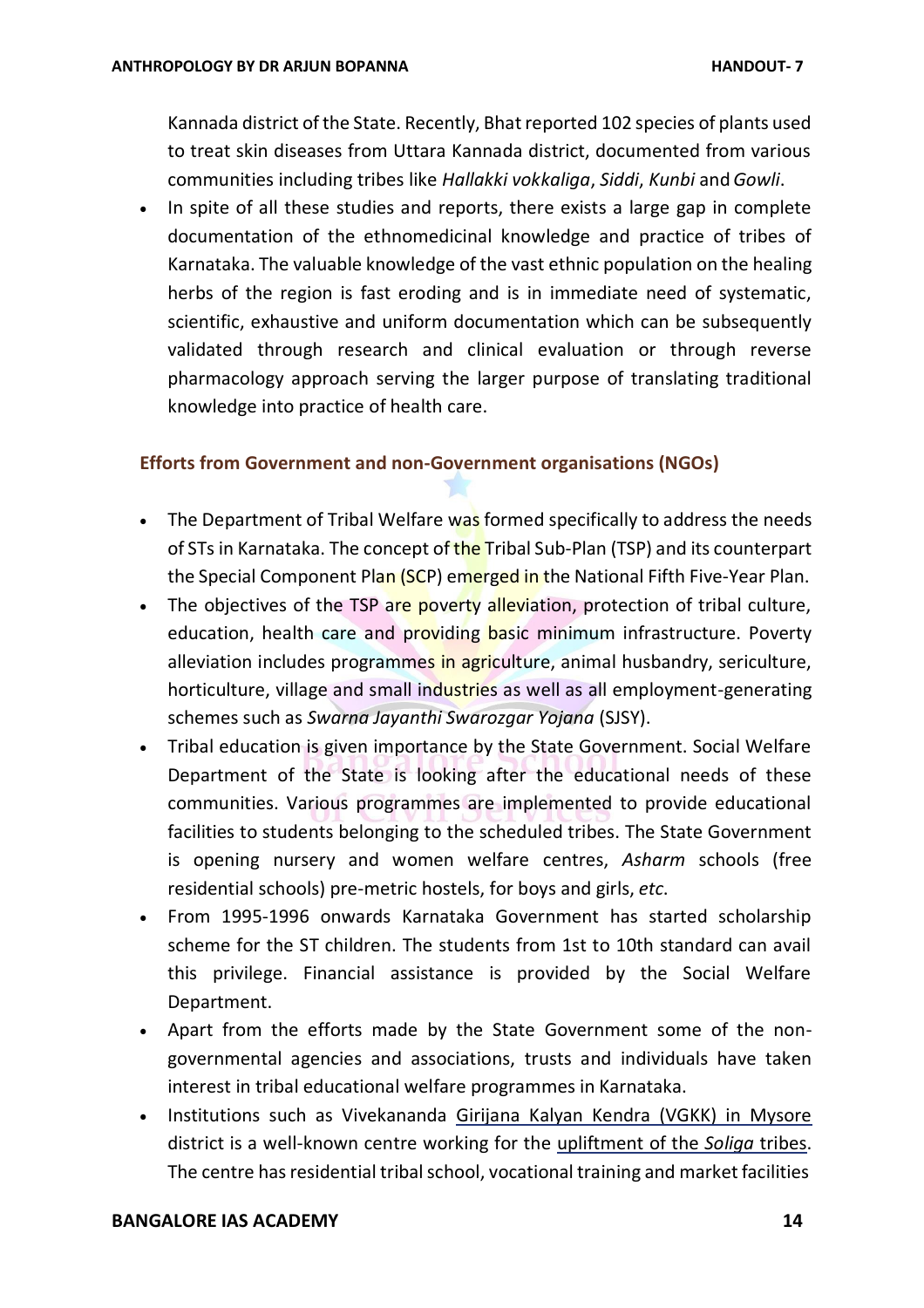for tribal products.

- The role of NGOs in tribal welfare activities, though small, has been significant for introducing qualitative changes in the lives of the people. Vivekananda Girijana Kalyana Kendra, Swami Vivekananda Youth Movement, Development Through Education (DEED), Foundation for Educational Innovations in Asia (FEDINA), Coorg Organisation of Rural Development (CORD), Samagra Grameena Ashrama, Janashikshana Trust, Chintana Foundation, Samvriddi/Krupa, Vanavasi Kalyana Ashrama are some of the well-known NGOs involved in the tribal development in Karnataka.
- It is possible to make development work more effective and sustainable through engagement with the local community, which has a better understanding of its own socio-economic needs, traditions and culture than non-tribals. Their participation in programmes, funded by the Government and voluntary organizations helped build confidence in the people to utilize the services thus offered and has provided feedback for modification and reorientation of programmes.
- Under the India Population Project (IPP-9) project, the Health Department and NGOs trained tribal girls as ANMs and they were posted to sub-centres in remote tribal areas. These ANMs are now providing good healthcare services to tribal women and children. Government-owned PHCs at Gumballi and Thithimathi were handed over to Karuna Trust and Vivekananda Foundation respectively and are being run as model PHCs.
- In B.R. Hills, Mysore, Vivekanada Girijana Kalyan Kendra (VGKK), an NGO, is promoting the traditional knowledge systems of tribals and has integrated traditional healthcare system with modern medicine. Tribal knowledge of herbal medicines is also being promoted by them.
- However, the degree of effectiveness of various schemes in terms of programme implementation in these sectors is not evident in the three critical areas of health, education and poverty reduction.
- The magnitude of the problem is so great that a large percentage of tribal families are poor and lack access to resources that would improve their education and health status. The human development status of the tribes of Karnataka is more than a decade behind the rest of the population of the State and thus they remain poorest and most deprived of all sub-populations in the State.
- The present review attempts to highlight the limited research carried out on the health of the ethnic tribes of Karnataka. It identifies the gaps that need to be filled up to understand the health issues for better health care